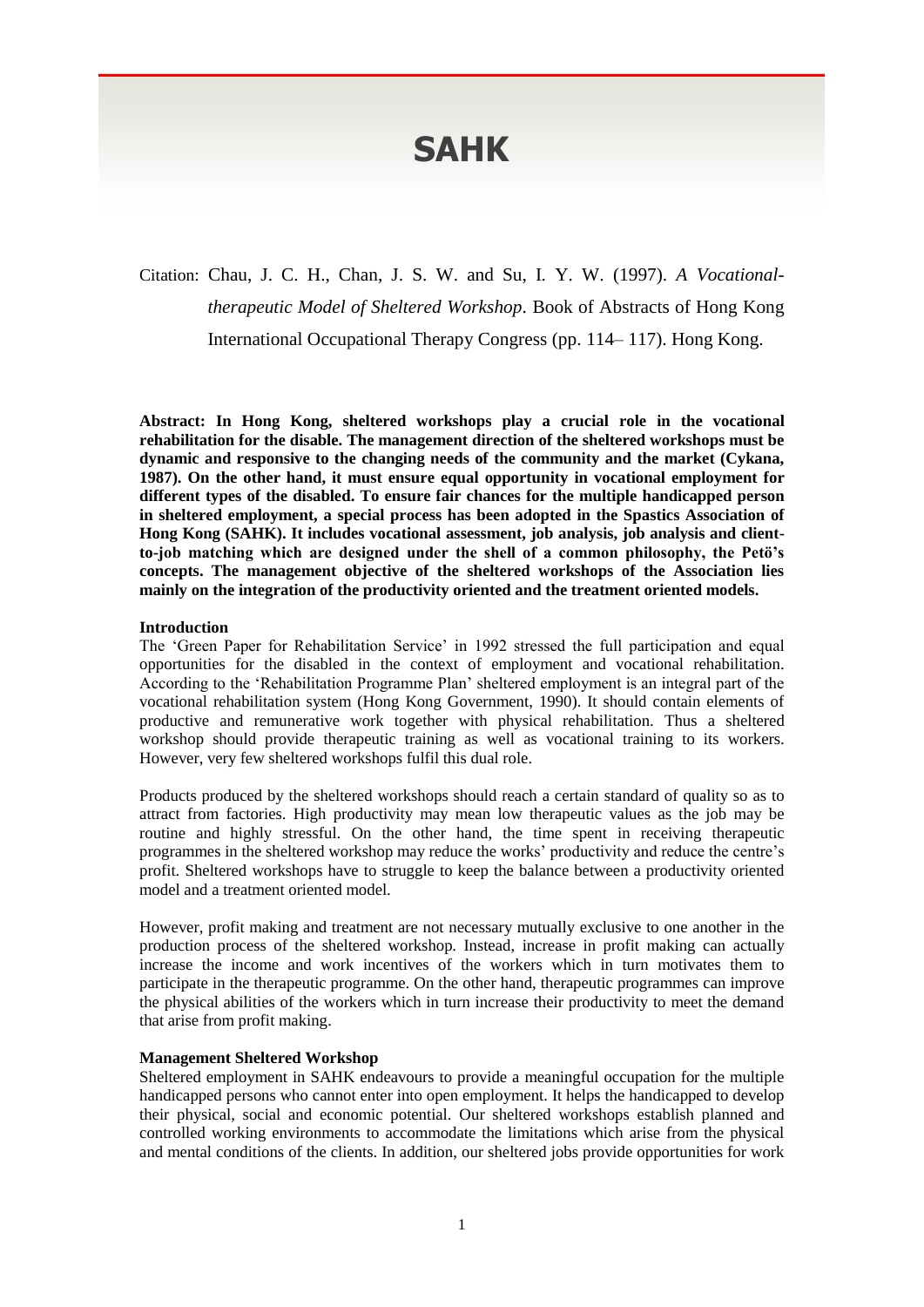adjustment and advancement to the clients. To direct the sheltered workshops toward these goals, our managers face the following problems.

In the sheltered workshops, the professional staff are usually social workers or therapists. Since these people are not trained in marketing, they have to learn marketing skills on the job, and learn how to keep in touch with the supply and demand of the market. They may have problems in communication with their non-professional colleagues such as trade instructors. Most of the trade instructors received training in technical institutes which stress productivity oriented technique and knowledge. Conflicts are created between the professional and the non-professional staff regarding the management of the sheltered workers because of their different views of them.

To resolve these conflicts, we encourage staff with different perspectives and backgrounds to share and exchange their views in production and marketing of the productions. They are encouraged to keep in touch with updated technologies in production and the actual supply and demand in the open market. We employ a transdisciplinary approach for the planning and delivery of our vocational and therapeutic programme.

Under the transdisciplinary approach, the career boundary of different disciplines is blurred and their role and duties overlap. To minimise conflicts, we adopt Petö's concepts as the common philosophy which provides a common perspective from which different disciplines of staff identify and approach the problems of the sheltered workers. With this approach, we incorporate therapeutic principles into vocational activities. This in turn ensures optimal performance of the workers at work, instills their motivation to work and ensures safety during work.

#### **Shortcomings of Traditional Vocational Assessment**

Traditional methods of job-to-client matching usually involves a series of standardised tests, collectively termed vocational assessment. Vocational assessment is conducted solely on the client. Based on the results of the assessment, the client is allocated a suitable job. Different types of vocational assessment have been applied to the disable population with various degrees of success. The major limitation of the existing vocational assessment regimes lies in their application to the multiple handicapped persons. Their assessment results suffer from a clustering effect as most of them score low on the standardised tests. This may led to discrimination towards the multiple handicapped, making them unable to get a place in the sheltered workshops. Undoubtedly, this violates the principles of equal opportunity for this group of clients in the context of sheltered employment.

Multiple handicapped people are entitled to be functional members of the society. In the past 10 years, we have demonstrated that with adequate training and adaptations, even severely multiple handicapped persons can participate in the production work. In SAHK, the client-to-job matching procedures include vocational assessment of the client together with an analysis and modification of the job. The design of the client assessment and the job analysis are based on the common philosophy adopted by the association.

#### **Vocational Assessment, Job Analysis and Client-to-job Matching in SAHK**

In our sheltered workshops, each worker will be matched to a variety of suitable jobs for which they are allowed to choose to participate. Each production activity or trade in the sheltered workshop is broken down into components which are then grouped in meaningful way to form a number of jobs. The sheltered workers are expected to participate in different trades and be flexible to prepare for the changes of work tasks.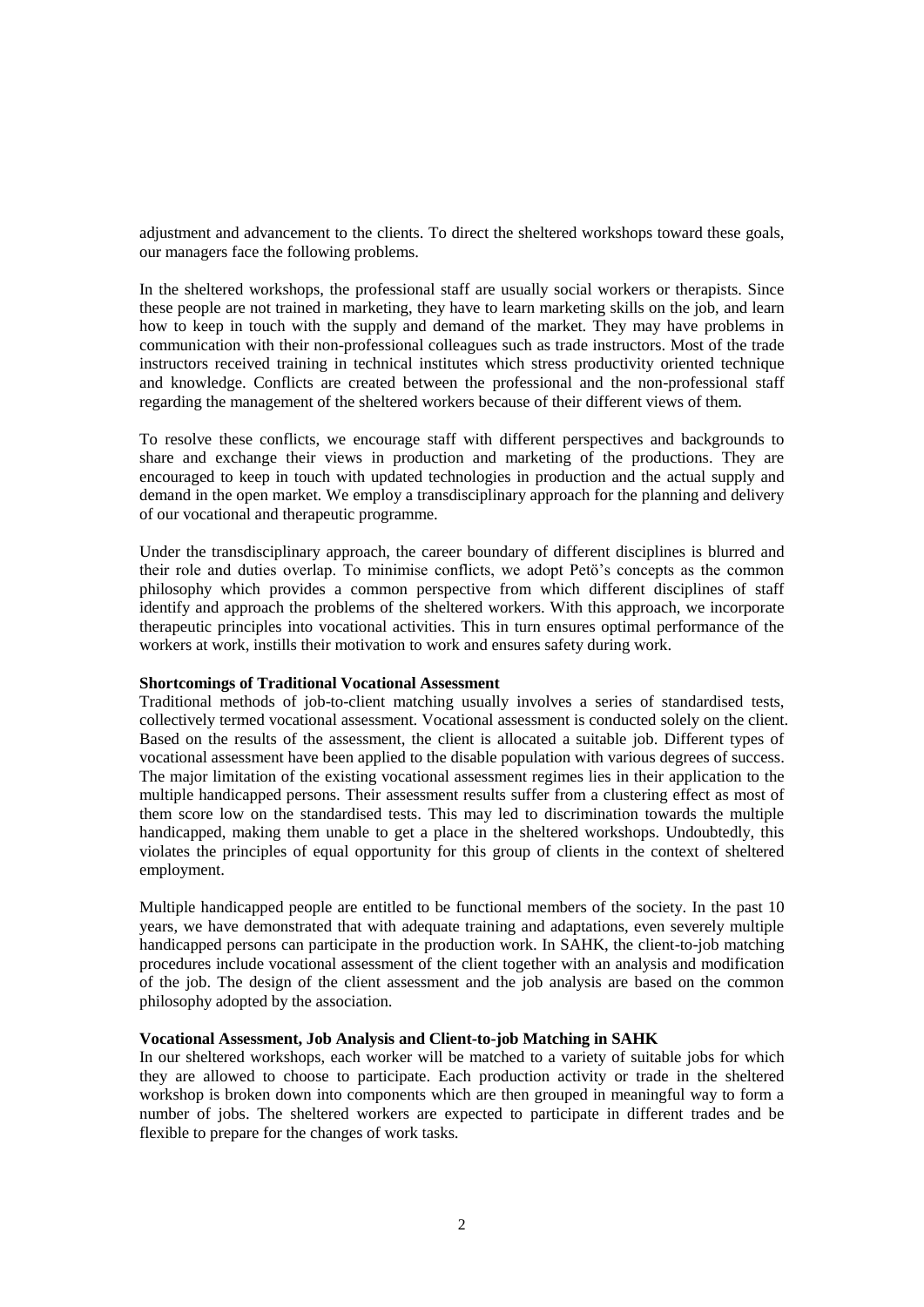Vocational programmes in our sheltered workshops are divided into 3 categories. They are (1) vocational specialisation, (2) vocational training and (3) task analysis of work. Each category has different vocational requirements o the clients and different degree of intervention from the staff (figure 1).



Figure 1. The 3 categories of vocational programmes in sheltered workshops.

According to the Petö's concepts, physical handicapped clients can make use of 5 basic motor patterns to perform a number of modified functional activities with the provision of specially designed physical settings. Based on the vocational assessment, clients are divided into 2 groups. Group 1 clients are those who rely on the basic motor patterns while Group 2 clients do not. Clients of Group 2 will participate either in vocational specialisation or vocational training while that of Group 1 will participate in task analysis of work.

Job analysis consists of 3 procedures: (1) trade analysis, (2) task analysis and (3) movement analysis (figure 2). Trade analysis involves breaking down a trade into component tasks. It aims to maximise productivity through division of labour. Task analysis involves further breaking down of a component task into a series of component steps. It aims to simplify the complexity of each component task. Movement analysis determines the combination of basic motor patterns that can be used to accomplish a component step together with designing suitable furniture and aids that facilitate the use of the selected basic motor patterns. Some of the cognitive deficits of clients can also be compensated by the provision of suitable aids. In our sheltered workshops, a job may refer to a component task or a combination of them.



Figure 2: The 3 procedures involved into job analysis.

In most circumstances, Group I clients participate in jobs at the component task level while Group II clients participate in jobs at the component step level. Based on the complexity of the physical